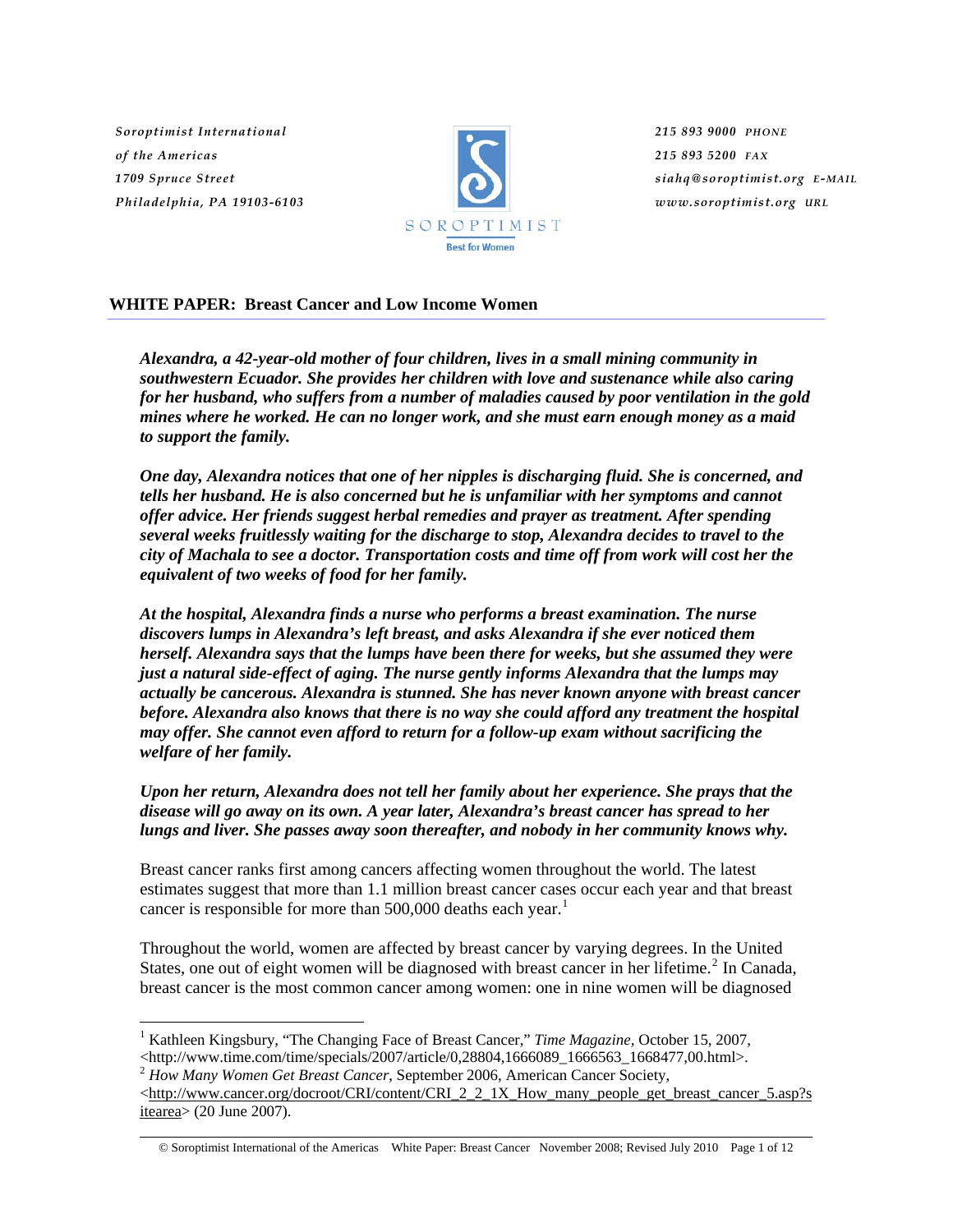with breast cancer in her lifetime and one in 27 will die of the disease.<sup>[3](#page-1-0)</sup> In Brazil, breast cancer is the leading cause of cancer-related deaths among women of all ages.<sup>[4](#page-1-1)</sup> The Philippines has the highest incidence rate of breast cancer in Asia, and the ninth highest incidence rate in the world.<sup>[5](#page-1-2)</sup> While breast cancer rates have traditionally been lower in Asian countries, breast cancer has become the most common form of cancer diagnosed in Japanese women between the ages of 25 and 55. $<sup>6</sup>$  $<sup>6</sup>$  $<sup>6</sup>$ </sup>

Although incidence and fatality rates vary by race and geographic location, a clear pattern exists worldwide with regard to income level. Specifically, although high-income women tend to experience higher rates of incidence than low-income women, they also experience significantly higher rates of survival.<sup>[7](#page-1-4)</sup> According to a 2008 study published in the British Journal of Cancer, there continues to be a "worrying" gap between the number of affluent women surviving breast cancer compared with those from deprived backgrounds. One year after diagnosis, survival rates were lower for breast cancer patients from deprived backgrounds than those from affluent backgrounds.<sup>[8](#page-1-5)</sup> Currently, 75 percent of global deaths attributed to breast cancer occur in the developing world.<sup>[9](#page-1-6)</sup>

The higher fatality rates in low-income countries have been attributed to a number of factors, including insufficient financial resources to screen for and treat breast cancer, poorly-structured health care systems and low public awareness. High fatality rates among low-income women in high-income countries have been attributed to similar factors, including unaffordable health insurance and limited access to treatment.<sup>[10](#page-1-7)</sup> Another widely cited reason for the global increase in breast cancer is the "Westernization" of the developing world. This term encompasses desirable changes (socioeconomic improvements that have increased life expectancy) as well as the

<www.nature.com/bjc/journal/v99/n1s/full/6604571a.html>.

<span id="page-1-0"></span> $\overline{a}$ <sup>3</sup>Breast Cancer, 2006, Canadian Breast Cancer Foundation, <[http://www.cbcf.org/en-](http://www.cbcf.org/en-US/Breast%20Cancer.aspx) $US/B$ reast%20Cancer.aspx> (21 June 2007).

<span id="page-1-1"></span>Claudia Vitoria de Moura-Gallo; Tatiana de Almeido Simao; Fabiana Siqueira Ribeiro, "Abstract: TP53 mutation in malignant breast tumors: association with risk factors and clinical-pathological characteristics, including risk of death, in patients from Rio de Janeiro" *Revista Brasileira de Epidemiologia* Vol 7. No 2 (June 2004): 167-175. Accessed at

<sup>&</sup>lt;http://www.scielo.br/scielo.php?pid=S1415-790X2004000200006&script=sci\_abstract> (8 August) 2007).

<span id="page-1-2"></span><sup>&</sup>lt;sup>5</sup> Breast Cancer Facts, 2006, Philippine Breast Cancer Network, <[http://www.pbcn.org/wst\\_page5.html](http://www.pbcn.org/wst_page5.html)> (21 June 2007).

<span id="page-1-3"></span> $^6$  *Japan Statistics*, 2002, Run for the Cure, <http://www.runforthecure.org/html/e\_japan\_statistics.shtml> (21 June 2007).

<span id="page-1-4"></span><sup>&</sup>lt;sup>7</sup> Robert A. Smith; Maira Caleffi; Ute-Susann Albert; Tony H.H. Chen; Stephen W. Duffy; Dido Franceschi; Lennarth Nystrom, "Breast Cancer in Limited-Resource Countries: Early Detection and Access to Care," *Breast Journal* Vol. 12. S1 (2006): S16.

<span id="page-1-5"></span><sup>&</sup>lt;sup>8</sup> H. Brenner; M.P. Coleman; N. Cooper; J. Esteve; E. Mitry; M.J. Quinn; B. Rachet; M. Riga; R. Sullivan; J. Steward; L.M. Woods. "Cancer Survival in England and Wales at the End of the 20<sup>th</sup> Century." *The British Journal of Cancer,* Published online September 23, 2008.

<span id="page-1-6"></span><sup>9</sup> Martijn T. Groot; Rob Baltussen; Carin A. Uyl-de Groot; Benjamin O. Anderson; Gabriel N. Hortobagyi, "Costs and Health Effects of Breast Cancer Interventions in Epidemiologically Different Regions of Africa, North America, and Asia." Breast Journal Vol. 12. S1 (2006): S81.

<span id="page-1-7"></span><sup>&</sup>lt;sup>10</sup> Fact Sheet: Women's Health Care in the United States, 2004, Selected Findings From the 2004 National Healthcare Quality and Disparities Reports,

 $\langle$ http://www.ahrq.gov/qual/nhqrwomen/nhqrwomen.htm#womenshc> (6 July 2007); AS Kasper,

<sup>&</sup>quot;Abstract: Experiences of poor and low-income U.S. women with breast cancer" *Abstr Book Assoc Health Serv Res Meet* 16 (1999): 162. Accessed at

<sup>&</sup>lt;http://www.ahrq.gov/qual/nhqrwomen/nhqrwomen.htm#womenshc> (8 Aug 2007).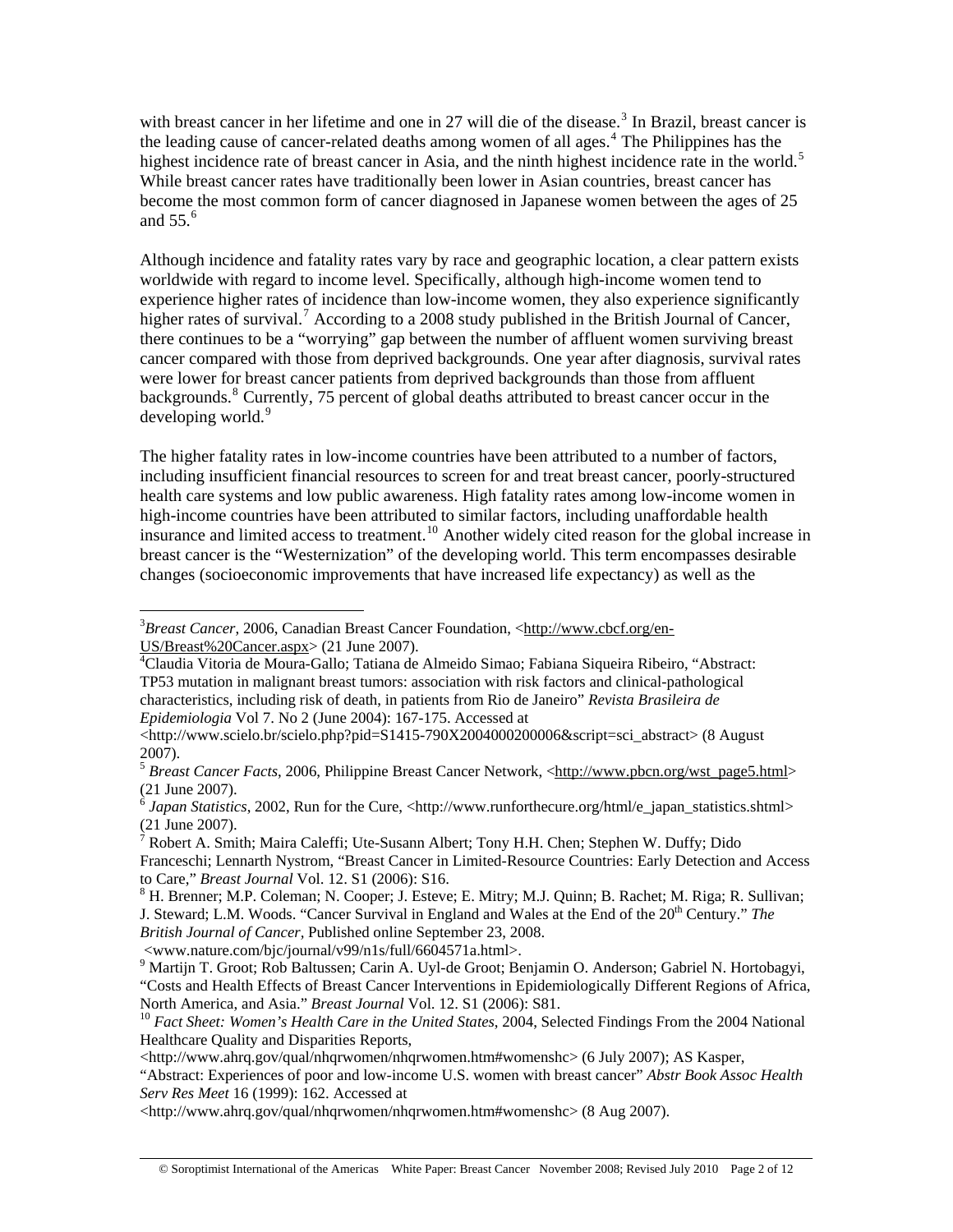adoption of less desirable habits (dietary changes and decreased exercise), along with delayed childbearing and reduced breastfeeding, which could increase breast-cancer risk. The cancers causing the deaths in lower-income countries may not be influenced by such factors, however, and more data are needed to clarify their true effect in poorer countries.<sup>[11](#page-2-0)</sup>

While breast cancer adversely impacts millions of women of all ages, races and geographic origins, it most severely impacts low-income women who are disproportionately undereducated and underinsured, and who live in developing countries. These women lack financial resources, health education, and access to preventive procedures and appropriate treatments—not only for breast cancer, but for all health issues. Governments and non-governmental organizations (NGOs) must focus attention on the larger issue of health care as a fundamental right and need of all women. Until they do, thousands of women will continue to lose their lives to diseases like breast cancer that—when detected early and treated properly—are often survivable.

### **Wealth and Health**

Evidence has long suggested an international correlation between income and health: low-income people are more often sick and live shorter lives than wealthier people.<sup>[12](#page-2-1)</sup> In other words, income poverty and health poverty are inextricably linked. As researcher Angus Deaton states: "Those who suffer from material deprivations are also those who suffer from health deprivations."<sup>[13](#page-2-2)</sup> Statistics on the correlation between health and income are telling: of the 10.8 million children under age 5 who die annually, 10 million (more than 92 percent) live in lower-income countries. This figure represents more than twice the total number of children born annually in the United States and Canada combined. In comparison, less than 1 percent of children die before age 5 in high-income countries.<sup>[14](#page-2-3)</sup> Of the four million people who die annually from respiratory infections, three million live in low-income countries.<sup>[15](#page-2-4)</sup> Ninety-five percent of HIV/AIDS-infected people live in the developing world.<sup>[16](#page-2-5)</sup> Ninety-nine percent of maternal deaths occur in low-income countries.[17](#page-2-6)

Despite such disproportionately high fatality rates, the world continues to under-invest in health research specific to the needs of developing countries. Without serious change to such investment, the burden of disease in developing countries is expected to grow. By 2020, 70 percent of deaths in developing countries will be caused by non-communicable diseases such as  $\frac{18}{10}$  $\frac{18}{10}$  $\frac{18}{10}$ 

<span id="page-2-0"></span><sup>&</sup>lt;sup>11</sup> Peggy Porter, M.D. "Westernizing Women's Risks? Breast Cancer in Lower-Income Countries." The *New England Journal of Medicine*. January 17, 2008.

http://content.nejm.org/cgi/content/full/358/3/213

<span id="page-2-1"></span><sup>&</sup>lt;sup>12</sup> Angus Deaton, "Global Patterns of Income and Health: Facts, Interpretations and Policies," UNU World Institute for Development Economics Research. 2007: 4.

<span id="page-2-2"></span> $13$  Ibid.

<span id="page-2-3"></span><sup>14</sup> *Child Health*, 2005, Global Health Council, <http://www.globalhealth.org/view\_top.php3?id=226> (11 July 2007).

<span id="page-2-4"></span><sup>&</sup>lt;sup>15</sup> Angus Deaton, "Global Patterns of Income and Health: Facts, Interpretations and Policies," UNU World Institute for Development Economics Research. 2007: 17.

<span id="page-2-5"></span><sup>&</sup>lt;sup>16</sup> HIV treatment access reaches over 1 million in sub-Saharan Africa, WHO reports, 2006, World Health Organization, <[http://www.who.int/mediacentre/news/releases/2006/pr38/en/index.html> \(8](http://www.who.int/mediacentre/news/releases/2006/pr38/en/index.html%3E%20(8) August 2007).<br><sup>17</sup> *Fact of the Week*, 2007, UNICEF, <http://www.unicef.org/factoftheweek/index\_39707.html> (11 July

<span id="page-2-6"></span><sup>2007).</sup>

<span id="page-2-7"></span><sup>&</sup>lt;sup>18</sup> *Now*, Global Forum for Health Research,

 $\langle$ http://www.globalforumhealth.org/Site/003\_\_The%2010%2090%20gap/001\_\_Now.php> (8 August) 2007); Abdesslam Boutayeb and Saber Boutayeb, "The burden of non communicable diseases in developing countries," *International Journal for Equity in Health* vol. 4 (2005): 1.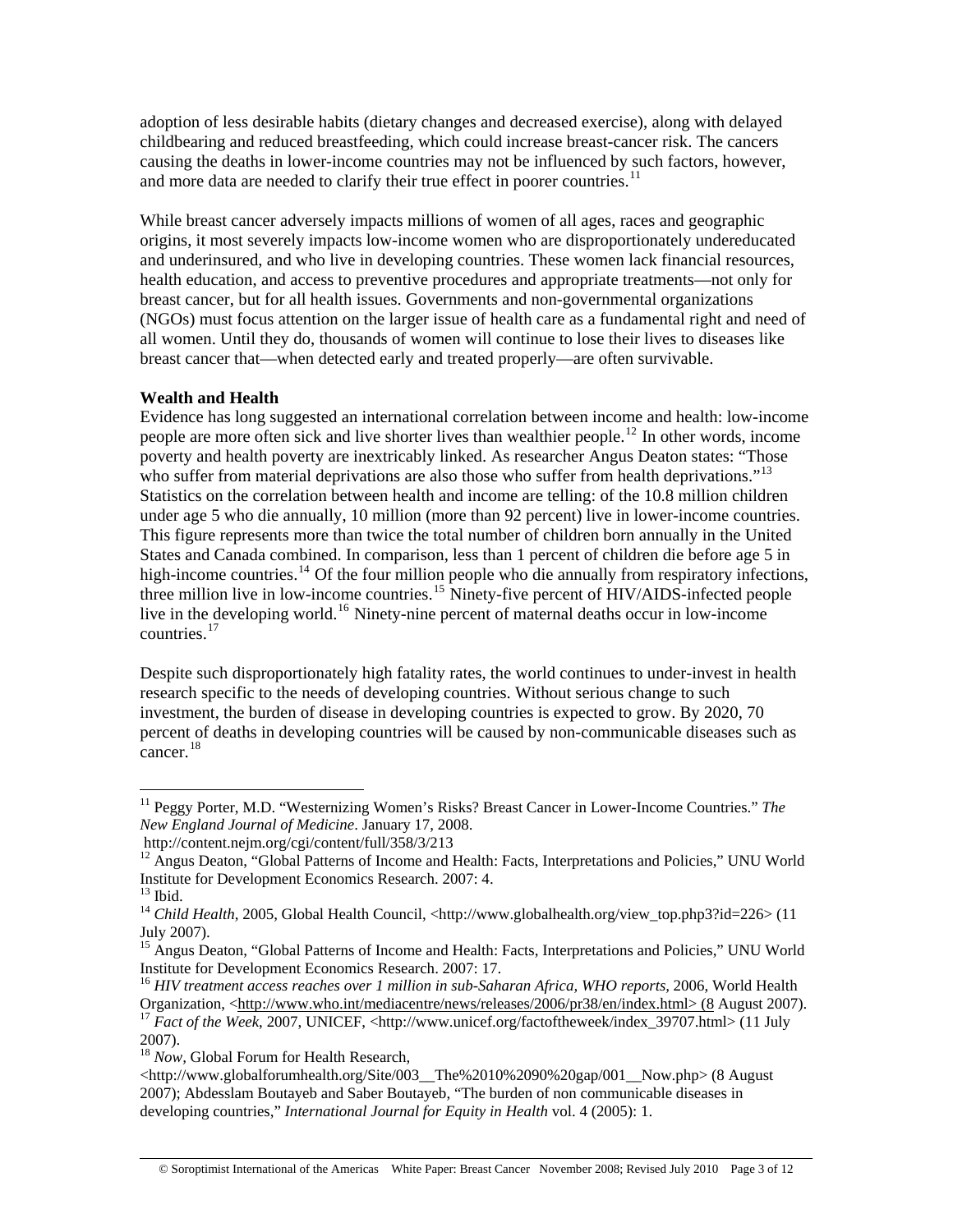Women, who comprise the vast majority of people living in poverty, are particularly vulnerable to health disparities.<sup>[19](#page-3-0)</sup> For example, more than twice as many women as men are living with HIV in sub-Saharan Africa.<sup>[20](#page-3-1)</sup> It also bears noting that low-income women experience high fatality rates not only in developing countries, but also in developed countries, where they suffer from limited access to quality care and affordable health insurance. Breast cancer is an example of a disease that needlessly claims the lives of thousands of poor women in low- and high-income countries alike.

### **The Importance of Early Detection**

 $\overline{a}$ 

Most low-income breast cancer patients have limited or no access to quality affordable health care, including detection procedures. As a result, around 80 percent of breast cancer patients in developing countries suffer from advanced and incurable cancers at the time of diagnosis, as do the majority of low-income patients in wealthy nations such as the United States and England.<sup>[21](#page-3-2)</sup> Affordable early detection procedures, in conjunction with public awareness programs, are able to drastically reduce the stage at diagnosis, thereby improving the odds of survival.<sup>[22](#page-3-3)</sup> The World Health Organization (WHO) confirms that one-third of all cancers could be cured if detected early and treated appropriately.<sup>[23](#page-3-4)</sup> Research also shows that treating early stage breast cancer is more cost-effective than treating late stage breast cancer, which calls for procedures ranging from advanced surgery to chemotherapy.<sup>[24](#page-3-5)</sup>

Studies have shown that the greatest potential for early detection of breast cancer lies in screening procedures, which test for early forms of disease before obvious symptoms such as nipple  $\frac{1}{2}$  discharge occur.<sup>[25](#page-3-6)</sup> Unlike those discovered when such symptoms develop, breast cancers detected during screening exams are more likely to be small and in one location. There are three early detection screening methods that have been clinically established as the most effective and reliable way to diagnose breast cancer before it has metastasized: breast self-examinations, clinical breast exams and mammography. Descriptions of each are as follows:

<span id="page-3-2"></span><sup>21</sup> *Prevention, early detection could avert a major surge in cancer deaths in the Americas,* 2007, Pan American Health Organization press release, <http://www.paho.org/English/DD/PIN/pr070204.htm> (8 August 2007); Jill Amlong MacKinnon; Robert C. Duncan; Youjie Huang; David J. Lee; Lora E. Fleming; Lydia Voti; Mark Rudolph; James D. Wilkinson, "Detecting an Association between Socioeconomic Status and Late Stage Breast Cancer Using Spatial Analysis and Area-Based Measures: Abstract" *Cancer Epidemiology Biomarkers & Prevention* 16 (April 1, 2007): 756-762. Accessed at

<http://cebp.aacrjournals.org/cgi/content/abstract/16/4/756> (9 August 2007). *Women from poor backgrounds fare worse with breast cancer*, March 2007, Cancer Research UK,

<span id="page-3-0"></span><sup>&</sup>lt;sup>19</sup> *The United Nations Fourth World Conference on Women*, September 1995, the United Nations, <br>
<http://www.un.org/womenwatch/daw/beijing/platform/poverty.htm> (11 July 2007).

<span id="page-3-1"></span><sup>&</sup>lt;sup>20</sup> Women's Health, Global Health Council, <http://www.globalhealth.org/view\_top.php3?id=225> (11 July 2007).

<sup>&</sup>lt;<http://info.cancerresearchuk.org/news/pressreleases/2007/march/296002>> (28 June 2007). 2[2](http://info.cancerresearchuk.org/news/pressreleases/2007/march/296002) Robert A. Smith; Maira Caleffi; Ute-Susann Albert; Tony H.H. Chen; Stephen W. Duffy; Dido

<span id="page-3-3"></span>Franceschi; Lennarth Nystrom, "Breast Cancer in Limited-Resource Countries: Early Detection and Access to Care," *Breast Journal* Vol. 12. S1 (2006): S17. 23 *10 facts about cancer,* 2006, the World Health Organization,

<span id="page-3-5"></span><span id="page-3-4"></span><sup>&</sup>lt;[http://www.who.int/features/factfiles/cancer/10\\_en.html](http://www.who.int/features/factfiles/cancer/10_en.html)> (7 August 2007). 2[4](http://www.who.int/features/factfiles/cancer/10_en.html) Martijn T. Groot; Rob Baltussen; Carin A. Uyl-de Groot; Benjamin O. Anderson; Gabriel N. Hortobagyi, "Costs and Health Effects of Breast Cancer Interventions in Epidemiologically Different Regions of Africa, North America, and Asia." *Breast Journal* Vol. 12. S1 (2006): S88.<br><sup>25</sup> *Rationale*, International Agency for Research on Cancer, <[http://screening.iarc.fr/>](http://screening.iarc.fr/) (21 June 2007).

<span id="page-3-6"></span>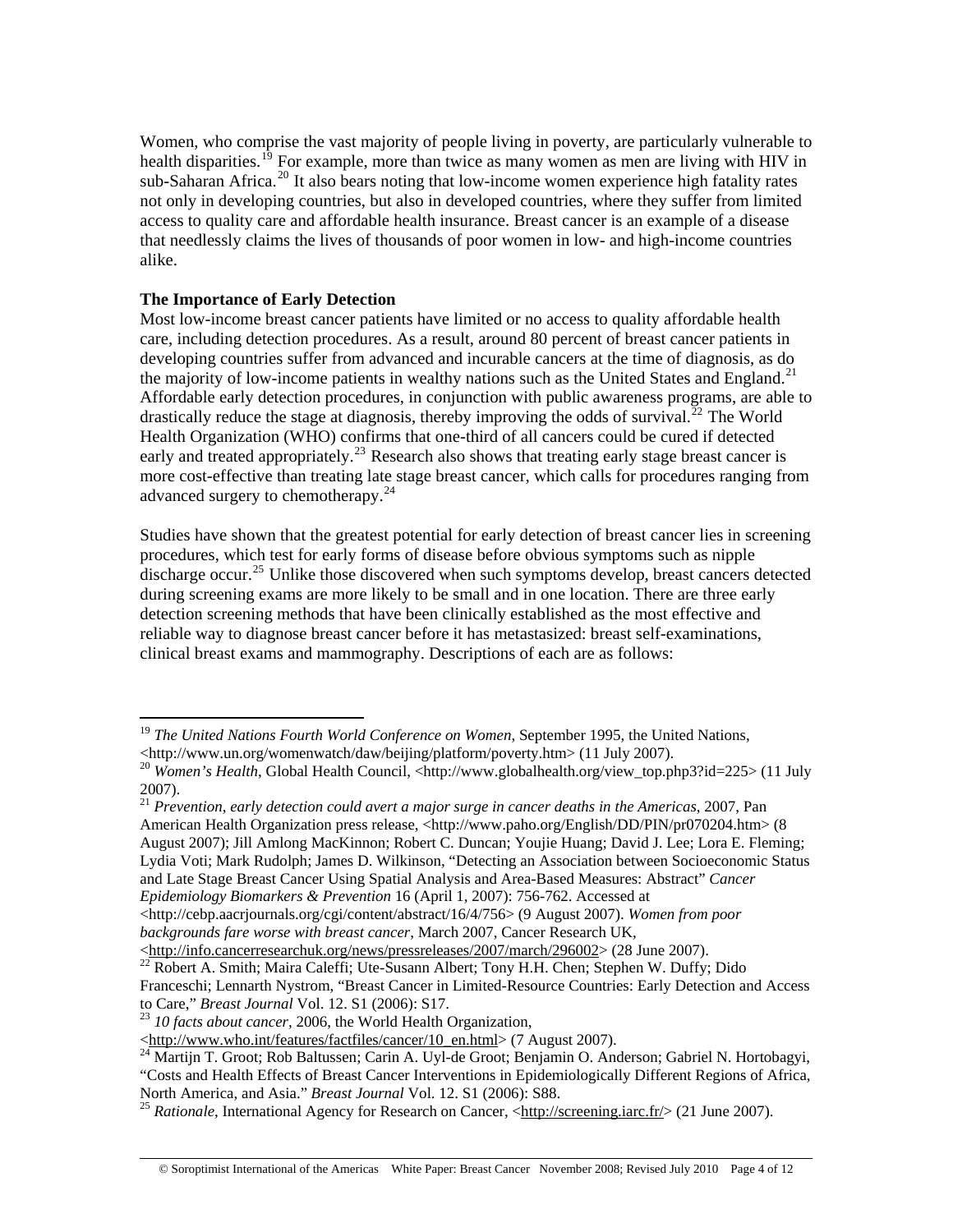#### Breast Self-examination

Breast self-examinations (BSE) are quick and effective means of detecting palpable lumps in the breast, and are an option for women as young as 20. By examining her breasts on a monthly basis, a woman is likely to notice any changes, including a hard, immobile lump, dimpling, swelling and nipple discharge. Research has shown that BSE plays a small role in finding breast cancer compared with finding a breast lump by chance.<sup>[26](#page-4-0)</sup>

### Clinical Breast Exams

Unlike BSE, clinical breast exams (CBE) are conducted by professionals trained to differentiate between normal and abnormal lumps. CBE is a promising method of detecting breast cancer in low-income areas where mammography is not readily available, or among younger women for whom annual mammography is not yet recommended. CBE also provides an opportunity for health care providers to educate women about breast cancer symptoms, risk factors and other screening procedures.<sup>[27](#page-4-1)</sup> Although the efficacy of CBE alone has not yet been established, numerous health care organizations suggest that annual or biennial CBE be used as a complement to mammography.

# Mammography

 $\overline{a}$ 

Mammography consists of a low-dose x-ray of the breast. This process can result in the detection of cancers too small to be felt by even the most skilled examiner. For example, the average size of a tumor discovered by a woman practicing BSE is 2.5 cm (1 inch). Mammography is able to detect tumors as small as 0.50 cm (1/4 inch), up to three years before the tumors are palpable and therefore less likely to have metastasized. Only mammography has proven capable of reducing breast cancer mortality in women ages 40 to  $70<sup>28</sup>$  $70<sup>28</sup>$  $70<sup>28</sup>$  Women between the ages of 40 and 50 are generally advised to have mammograms every year, depending on their risk factors and physicians' opinion.[29](#page-4-3) Mammography in conjunction with clinical breast exams has proven particularly effective at achieving this goal: when these procedures are conducted together at annual exams, fewer than 5 percent of breast cancers are missed.<sup>[30](#page-4-4)</sup>

<span id="page-4-0"></span><sup>26</sup> *Can Breast Cancer Be Found Early*, September 2006, American Cancer Society,

 $\lt$ http://www.cancer.org/docroot/CRI/content/CRI\_2\_4\_3X\_Can\_breast\_cancer\_be\_found\_early\_5.asp> (21 June 2007).

<span id="page-4-1"></span> $27$  Debbie Saslow et al, "Clinical Breast Examination: Practical Recommendations for Optimizing Performance and Reporting," *CA: A Cancer Journal for Clinicians* 54 (2004): 4.<br><sup>28</sup> Stephen A. Feig, "Screening mammography: a successful public health initiative" *Revista Panamericana* 

<span id="page-4-2"></span>*de Salud Pública* Vol. 20 n.2-3 (2006): 125-133.

<span id="page-4-3"></span><sup>&</sup>lt;sup>29</sup> In November 2009, a United States Federal advisory panel appointed by the Department of Health and Human Services made three main declarations: most women should begin breast screening by mammography at age 50, not 40; most women should receive mammograms biennially rather than annually between ages 50 and 74; and doctors should stop teaching women how to perform breast-self examinations (BSE). These declarations were received with stark criticism by the general public and a variety of national cancer organizations, such as the American Cancer Society and the American College of Radiology. The main disagreement among experts is not whether women should engage in breast cancer screening, but when and how often. For more information about the mammography debate, please visit: < http://ww5.komen.org/BreastCancer/TheMammographyDebate.html>.<br><sup>30</sup> There is emerging evidence that breast MRI may be superior to mammography in detecting early breast

<span id="page-4-4"></span>cancers. However, no study has yet established a mortality benefit with breast MRI screening. The test is also expensive, often not covered by insurance, and frequently unavailable in small communities and developing countries. There is currently not enough evidence to support the replacement of mammography with breast MRI. *Early Detection and Screening: Clinical Breast Exam*, 2006, Susan G. Komen Breast Cancer Foundation, <http://www.komen.org/intradoc-

cgi/idc\_cgi\_isapi.dll?IdcService=SS\_GET\_PAGE&ssDocName=EDS3-3-2> (6 July 2007).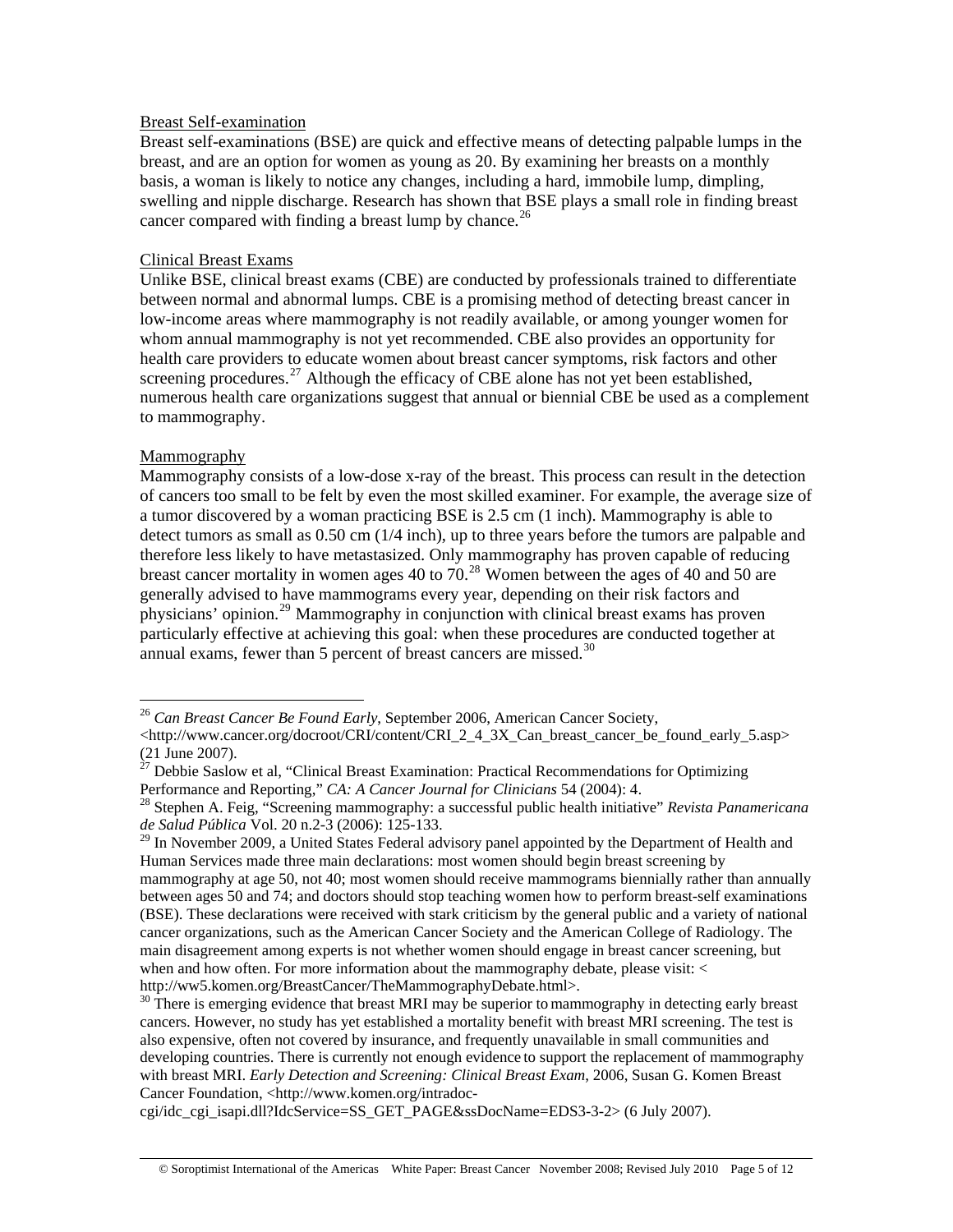Unfortunately, cost and the requirement of clinical expertise (i.e. the services of technologists, radiologists and physicians) puts mammography out of reach for many low-income women and countries.<sup>[31](#page-5-0)</sup>

#### **Barriers Confronting Women in Low-Income Countries**

Although increasing access to early detection procedures would be a significant step toward reducing breast cancer fatality, the availability of screening in and of itself would not solve the problem of breast cancer fatality among women in low-income countries. According to the Breast Health Global Initiative (BHGI), barriers confronting low-income countries are five-fold: organizational obstacles; lack of recognition of cancer as a major public health issue; health care personnel shortages; loss of health care professionals to migration; and social and cultural barriers to cancer care. $32$ 

Organizational obstacles frequently derive from inadequately funded and structurally challenged health care systems, which are common in developing countries. Despite the many health issues confronting these countries, only 6 percent of each country's gross national expenditure is spent on health care.<sup>[33](#page-5-2)</sup> The result is a lack of trained medical personnel, insufficient funding for screening equipment and inadequate treatment facilities.<sup>[34](#page-5-3)</sup>

Lack of recognition of cancer consists of a vicious cycle confronting most low-income countries. As discussed earlier, in many of these countries infectious diseases such as malaria and yellow fever dominate the national health care agenda, as they have traditionally accounted for the most deaths. [35](#page-5-4) Non-communicable diseases such as cancer are less recognized as national health concerns. As a result, the governments of low-income countries neglect to collect populationbased data on cancer incidence and mortality. This lack of data further contributes to the extent to which breast cancer is underappreciated as an attention-worthy disease.<sup>[36](#page-5-5)</sup> Even if the national government recognizes the importance of breast cancer care, poor women lacking access to education and medical facilities may be less aware of its importance and therefore unlikely to recognize symptoms or to seek treatment.

Health care personnel shortages exist in almost every low-income community in the world. Welltrained physicians, nurses and health care personnel are few in number because they do not receive adequate pay for their services in impoverished areas. Many trained medical professionals living in low-income countries migrate to wealthier communities and countries better equipped to pay for their services.<sup>[37](#page-5-6)</sup> Consequently, the nurse to population ratio in high-income countries is almost eight times that in low-income countries, and in some cases the disparity is even greater. For example, the nurse to population ratio in North America is 10 times what it is in South America. $38$ 

 $\overline{a}$ 

<span id="page-5-6"></span>37 Ibid, p. S57.

<span id="page-5-0"></span><sup>&</sup>lt;sup>31</sup> Robert A. Smith; Maira Caleffi; Ute-Susann Albert; Tony H.H. Chen; Stephen W. Duffy; Dido Franceschi; Lennarth Nystrom, "Breast Cancer in Limited-Resource Countries: Early Detection and Access to Care," Breast Journal Vol. 12. S1 (2006): S18, S23.

<span id="page-5-1"></span><sup>&</sup>lt;sup>32</sup> Benjamin O. Anderson; Cheng-Har Yip; Scott D. Ramsey; Rafael Bengoa; Susan Braun; Margaret Fitch; Martijn Groot; Helene Sancho-Garnier; Vivien D. Tsu, "Breast Cancer in Limited-Resource Countries: Health Care Systems and Public Policy," *Breast Journal* Vol. 12. No. S1 (2006): S56-57. <sup>33</sup> Ibid, p. S56.

<span id="page-5-2"></span> $34$  Ibid.

<span id="page-5-4"></span><span id="page-5-3"></span> $^{35}$  Ibid.

<span id="page-5-5"></span><sup>36</sup> Ibid.

<span id="page-5-7"></span><sup>38</sup> Ibid, p. S56.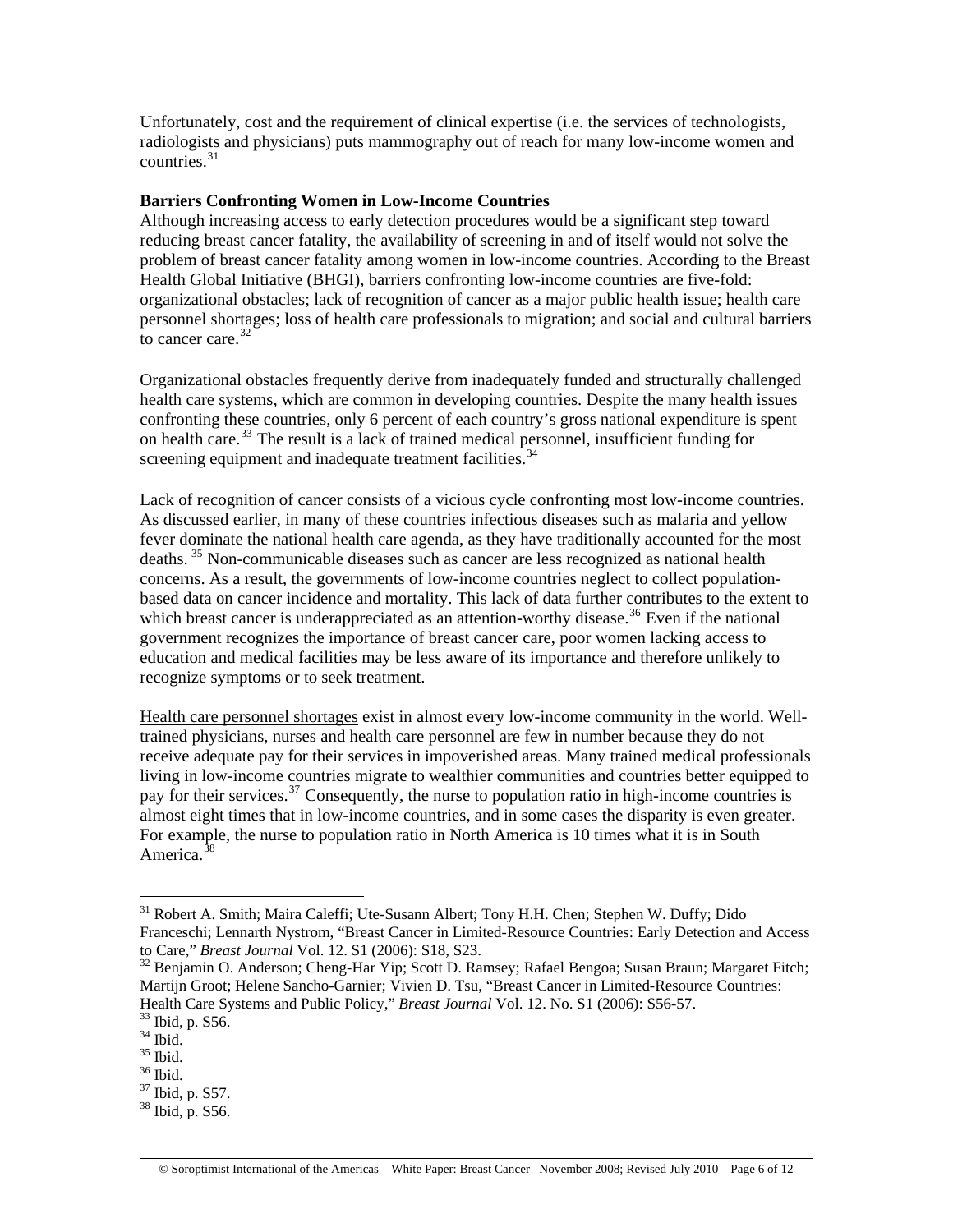Social and cultural barriers to cancer care are often the most difficult barriers to overcome, as they consist of deeply-embedded cultural beliefs and taboos surrounding the origins and treatment of breast cancer. Such barriers may include religious beliefs prohibiting a woman from exposing her body to strangers, a sense of fatalism, fear of contagion and an inability to act without a husband's permission.<sup>[39](#page-6-0)</sup> A woman's traditional role as caregiver may also limit her ability to seek treatment for herself for any medical condition, particularly if she is a mother and cannot afford or access child care. The cultural expectation that a mother will put her family before herself is significant, and mothers with breast cancer may feel compelled to sacrifice their needs for those of their husbands and children. The influence of social and cultural issues on breast cancer patients must not be underestimated. Failure to address these obstacles can severely limit the success of any breast cancer program, regardless of whether sufficient financial resources are available for screening and treatment.<sup>[40](#page-6-1)</sup>

### **Barriers Confronting Low-Income Women in High-Income Countries**

While high-income countries often have the financial resources to establish screening and treatment facilities, low-income women in these countries face a number of obstacles that severely limit their access to such care. Research has shown that they too are disproportionately diagnosed with advanced-stage breast cancers, receive insufficient treatment, and suffer higher fatality rates as a result.

Lack of affordable health insurance is a significant problem confronting many low-income women in high-income countries. As most screening and treatment procedures are expensive, the extent to which low-income breast cancer patients seek breast health care depends largely on the cost of health insurance. In the United States, more than 25 million women have no access to health care except for emergency care, and 40 million have insurance plans with "prohibitive deductibles and co-payments that de facto preclude women from using preventive services."<sup>[41](#page-6-2)</sup> Even for the middle class, comprehensive health insurance in the United States became a luxury rather than a guarantee. $42$ 

There is some hope, however, for women residing in the United States. On March 23, 2010, with the overarching support of the Obama Administration and after a contentious debate across party lines, the United States government passed health care reform and signed the Patient Protection and Affordable Care Act into law. This new Act promises to limit what insurance companies can force a woman to pay in out-of-pocket expenses such as deductibles and co-payments. It will also aim to eliminate yearly and lifetime limits on how much insurance companies cover when a woman is sick with a disease such as breast cancer; enable women who lack or lost employersponsored coverage to compare national prices and healthcare plans and choose the option best suited for their preventative and treatment needs; provide premium tax credits for care; and eliminate medical history discrimination (i.e. pre-existing condition or genetics) and minority and

<span id="page-6-0"></span><sup>&</sup>lt;sup>39</sup> Robert A. Smith; Maira Caleffi; Ute-Susann Albert; Tony H.H. Chen; Stephen W. Duffy; Dido Franceschi; Lennarth Nystrom, "Breast Cancer in Limited-Resource Countries: Early Detection and Access to Care," *Breast Journal Vol. 12. S1 (2006): S22.*<br><sup>40</sup> Ibid; Benjamin O. Anderson; Cheng-Har Yip; Scott D. Ramsey; Rafael Bengoa; Susan Braun; Margaret

<span id="page-6-1"></span>Fitch; Martijn Groot; Helene Sancho-Garnier; Vivien D. Tsu, "Breast Cancer in Limited-Resource

<span id="page-6-2"></span>Countries: Health Care Systems and Public Policy," *Breast Journal* Vol. 12. No. S1 (2006): S57.<br><sup>41</sup> Larissa Remennick, "The Challenge of Early Breast Cancer Detection among Immigrant and Minority Women in Multicultural S

<span id="page-6-3"></span><sup>&</sup>lt;sup>42</sup> Stephanie Strom, "For Middle Class, Health Insurance Becomes a Luxury," *New York Times*, 16 November 2003.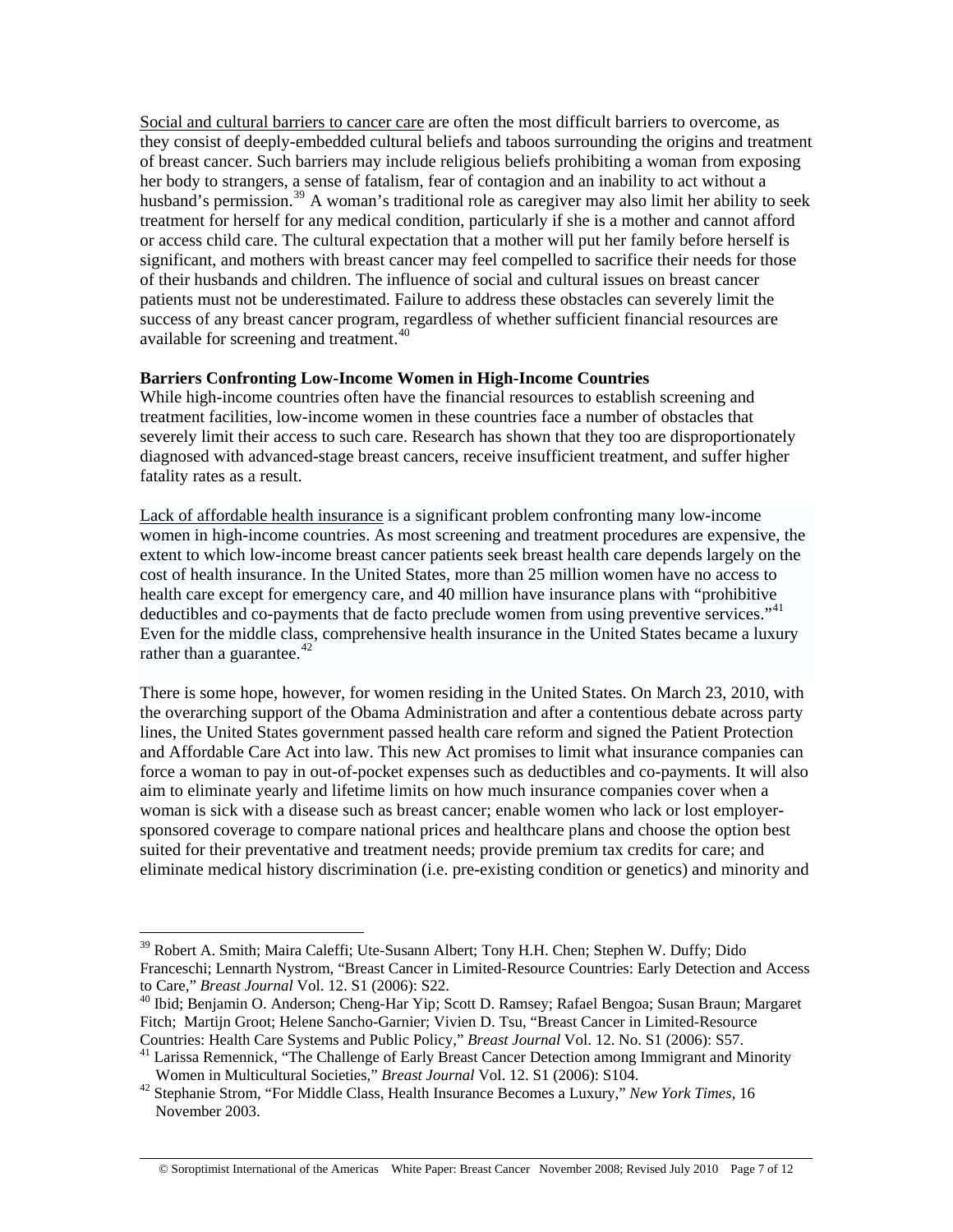low-income population discrimination.<sup>[43](#page-7-0)</sup> The effective implementation and impact of the Act's promises are yet to be confirmed and studied.

Lack of awareness of breast cancer is also a significant problem among low-income women in high-income countries. It is frequently exacerbated by language barriers, illiteracy, and lack of access to health care education. Language barriers present a considerable obstacle to obtaining treatment of breast cancer, since women who do not speak a country's language cannot communicate with medical personnel or insurance companies about their condition and needs. In addition, immigrants whose native countries do not consider breast cancer a national health concern may be unaware of or misinformed about the nature of breast cancer, and may pass this lack of awareness on to their relatives and family members. As in low-income countries, ethnic and cultural traditions and taboos may also prohibit immigrant women who are aware of breast cancer from seeking medical care.

Access to Care is frequently limited for low-income women. Even if they are aware of breast cancer, many do not have the financial means or time to travel to distant facilities that offer advanced treatment options and well-trained physicians. Time off from work and the money needed to pay for childcare are serious considerations for these women, particularly those who require long-term treatment and multiple visits to the hospital. In Egypt, for example, mammograms cost about \$50, a month's income for many women. Even in Japan, by no means a developing nation, cost is a barrier. As of 2005, only 7 percent of women followed the Ministry of Health, Labour and Welfare's introduction of mammography for all women over 50. The price for a single machine is about \$262,000 and a mammogram generally costs a woman about \$90 out of her own pocket.<sup>[44](#page-7-1)</sup> In addition, a 2008 study from the American Cancer Society found that in the U.S., breast cancer death rates among African American women are either flat or rising in at least half the states. Access to and utilization of screening as well as regional variations in the quality and timeliness of treatment likely play important roles in the disparity. The study urges States to increase health awareness within underserved communities and ensure that all women have access to high-quality early detection and treatment services.<sup>[45](#page-7-2)</sup>

Unequal treatment of low-income and high-income women has been documented. A study published in the January 20, 2007 issue of the *Journal of Clinical Oncology* found that lowincome women in the United States are disproportionately given insufficient chemotherapy doses: almost 20 percent of study participants living in the poorest ZIP codes got reduced doses, compared to eight percent of those living in the richest. Researchers suggested that physicians had anticipated a failure among low-income women to understand and maintain the expensive and lengthy treatment.<sup>[46](#page-7-3)</sup> Disparities in treatment by income are not limited to the United States. A study published in March 2007 by Cancer Research UK found that 40 percent of wealthier patients had lumpectomies, which allow breast conservation, rather than full mastectomies. Only 31 percent of the low-income women received lumpectomies. In addition, more than 22 percent of low-income women did not receive any surgery, as compared to only 13 percent of high-

<span id="page-7-0"></span><sup>&</sup>lt;sup>43</sup> Health Reform.gov. *Health Insurance Reform and Breast Cancer: Making the Health Care System Work for Women. < http://www.healthreform.gov/reports/breastcancer/index.html>.* 

<span id="page-7-1"></span><sup>&</sup>lt;sup>44</sup> Kathleen Kingsbury, "The Changing Face of Breast Cancer," *Time Magazine*, October 15, 2007, http://www.time.com/time/specials/2007/article/0,28804,1666089 1666563 1668477,00.html

<span id="page-7-2"></span><sup>&</sup>lt;sup>45 "</sup>Breast Cancer Death Rates Among Black Women Not Decreasing Across All States," *ScienceDaily,* Feb. 28, 2008.

www.sciencedaily.com/releases/2008/02/080228122229.htm

<span id="page-7-3"></span><sup>46</sup> Nicholas Bakalar, "All Breast Cancer Patients are Not Treated the Same," *New York Times*, 23 January 2007.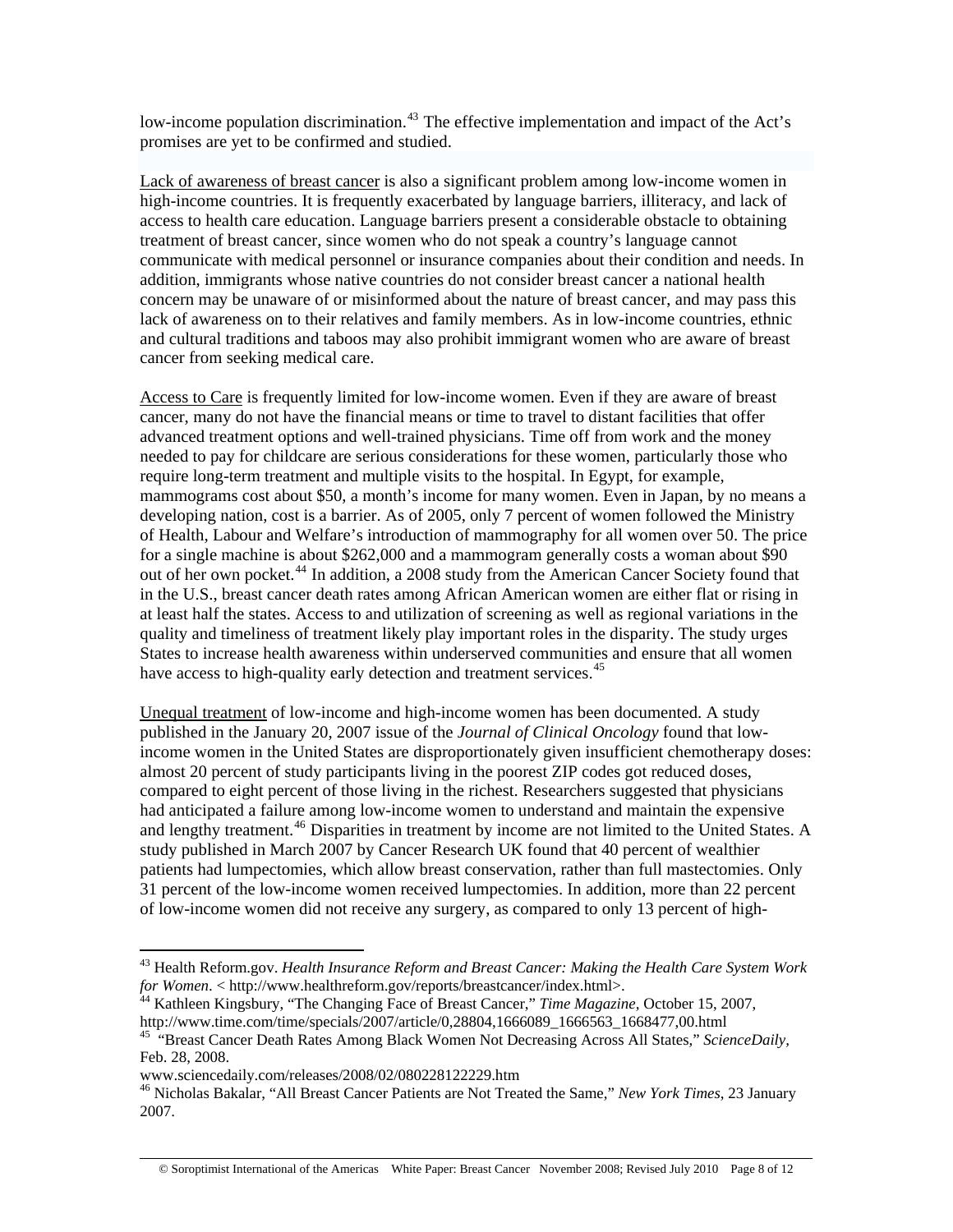income women. Low-income women were also less likely to receive radiotherapy.<sup>[47](#page-8-0)</sup> Researchers concluded that the long-term cost of lumpectomies and radiotherapy made these procedures inaccessible to low-income women.

### **Taking Action**

Because women with advanced breast cancer have the poorest chance of survival, efforts aimed at raising awareness of breast cancer, in conjunction with providing affordable early detection procedures, is most likely to have the greatest overall benefit in terms of breast cancer control among low-income women worldwide.<sup>[48](#page-8-1)</sup>

To raise awareness of health issues such as breast cancer and provide all low-income women with quality health care, the World Health Organization argues that a drastic reorganization of health care systems is needed in low-income countries: "An initial priority…should be the development of national diagnostic and treatment guidelines to establish a minimum standard of care, and promote the rational use of existing resources and greater equity in access to treatment services."<sup>[49](#page-8-2)</sup> Since many medical procedures related to breast cancer (for example mammography and breast MRIs) require sophisticated technology and medical expertise, the WHO also recommends that federally funded medical facilities initially be placed in only a few locations per country to optimize resources. Of course, doing so would seriously limit access to care for women in rural communities.<sup>[50](#page-8-3)</sup> Some low-income countries may only be able to develop basic systems of health care, which could mean raising awareness of breast cancer and emphasizing the need for breast self-examination and clinical examination. Countries with more financial resources could develop enhanced systems, which could translate into an emphasis on mammography screening and chemotherapy treatment for advanced-stage patients.

However, the panel of experts participating in the 2005 Breast Health Global Initiative reiterated that a national plan is rarely sufficient for changing the lives of all low-income breast cancer patients, particularly those in high-income countries. As some of the greatest barriers confronting low-income women in both low and high-income countries include cultural and ethnic traditions and distance from treatment facilities, individual communities also need the development of programs specific to their socioeconomic situation.<sup>[51](#page-8-4)</sup> The development of cancer centers in lowincome communities could be one way to reduce the cost and time required to undergo breast cancer screening. Additionally, according to a 2009 study published in the American Journal of Public Health, the intervention of lay health workers in low-income communities can increase breast cancer screening among residents who are non-adherent to mammography guidelines.<sup>[52](#page-8-5)</sup>

# **The Role of Non-Governmental Organizations (NGOs)**

<span id="page-8-0"></span><sup>47</sup> *Women from poor backgrounds fare worse with breast cance*r, March 2007, Cancer Research UK, <<http://info.cancerresearchuk.org/news/pressreleases/2007/march/296002>> (28 June 2007). 4[8](http://info.cancerresearchuk.org/news/pressreleases/2007/march/296002) *Report Brief: Opportunities for controlling cancer in low- and middle-income countries,* February 2007,

<span id="page-8-1"></span>the Institute of Medicine,

<sup>&</sup>lt;[http://www.iom.edu/Object.File/Master/40/213/Cancer%20control%20report%20brief.pdf>](http://www.iom.edu/Object.File/Master/40/213/Cancer%20control%20report%20brief.pdf) (7 August 2007).

<span id="page-8-2"></span><sup>&</sup>lt;sup>49</sup> Alexandra Eniu; Robert W. Carlson; Zeba Aziz; Jose Bines; Gabriel N. Hortobagyi; Nuran Senel Bese; Richard R. Love; Bhadrasain Vikram; Arun Kurkure; Benjamin O. Anderson, "Breast Cancer in Limited-Resource Countries: Treatment and Allocation of Resources," *Breast Journal* Vol. 12. No. S1 (2006): S45. <sup>50</sup> Ibid.

<span id="page-8-4"></span><span id="page-8-3"></span> $51$  Ibid.

<span id="page-8-5"></span> $52$  Medical News Today. Lay Health Workers Help Increase Cancer Screenings Among Low-income Hispanic Women. 2009. <http://www.medicalnewstoday.com/articles/143107.php>.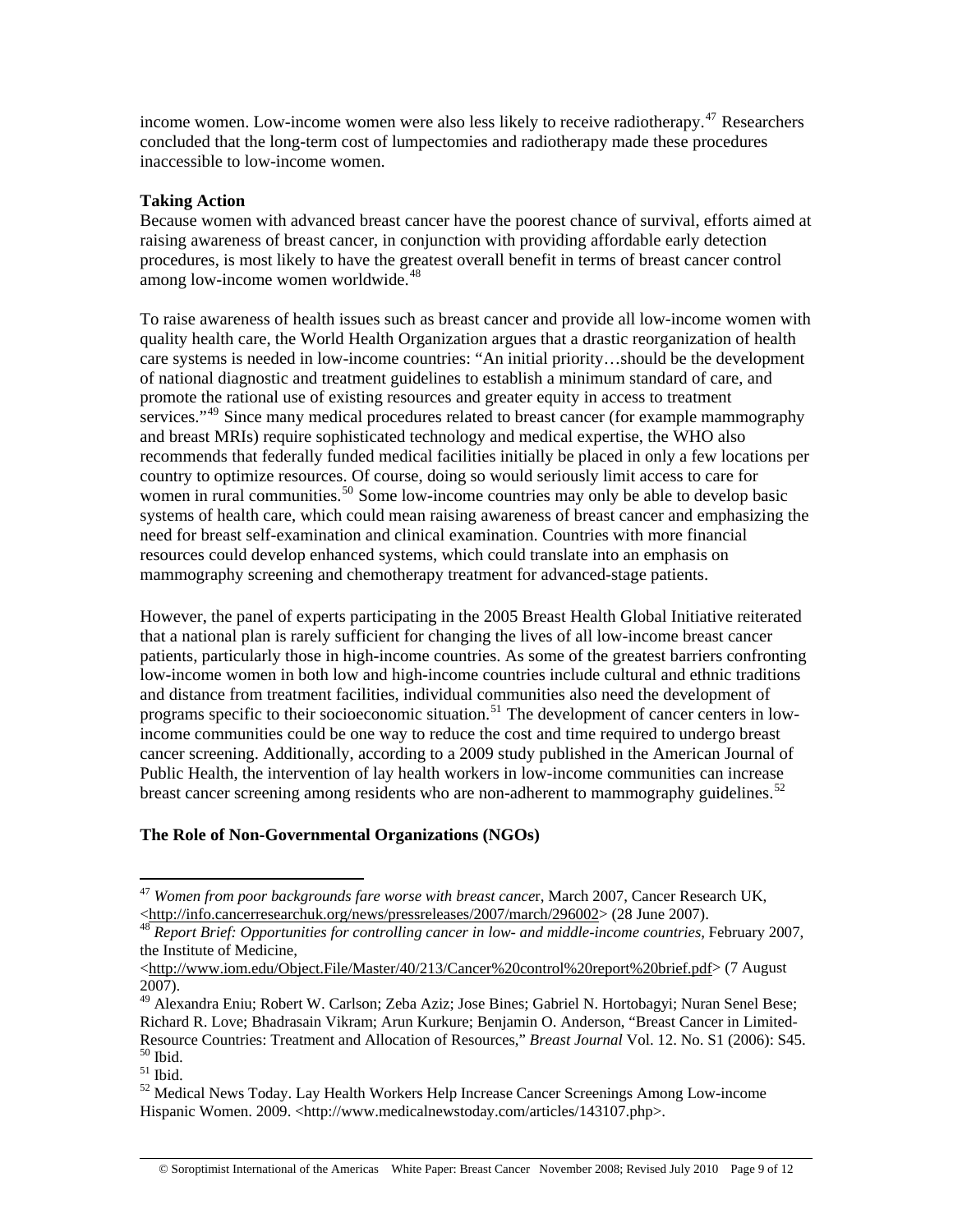Non-governmental organizations (NGOs) and international organizations can play an important role in raising awareness of breast cancer and providing funding for screening and treatment. Unlike governments, NGOs are not bound by competing health priorities, nor are they politically motivated. They can freely lobby governments, raise public awareness, and promote research on a specific disease. The International Union against Cancer (UICC) is the leading international nongovernmental organization dedicated exclusively to the global control of cancer, and can serve as an example to others interested in decreasing breast cancer fatality rates among low-income women. The UICC seeks to:

- raise awareness through the World Cancer Campaign
- review and disseminate the TNM (tumour-node-metastasis) classification of malignant tumours
- develop effective cancer control programs especially in low- and middle-income countries
- change cancer-related beliefs and behavior through information and education
- create special initiatives in prevention, early detection, access to treatment and supportive care
- award international cancer fellowships
- produce cutting-edge scientific publications, such as the International Journal of Cancer

The UICC has devoted numerous projects specifically to aiding low-income cancer patients. In 2005, it launched the *My Child Matters* initiative and has since sponsored projects in 26 low-and middle-income countries to improve cancer-care for children. The UICC is also committed to aiding female cancer patients, such as by supporting the disbursement of human papilloma virus (HPV) vaccinations around the world, thus reducing and ultimately eliminating cervical cancer. The UICC also participates in the Breast Health Global Initiative (BHGI), an international network of government agencies, healthcare organizations, NGOs, policy-makers and advocates working to develop and implement appropriate guidelines for low- and middle-income countries (LMCs) in order to improve breast health outcomes in these areas.<sup>[53](#page-9-0)</sup>

In addition, grass roots initiatives are springing up in many countries where breast cancer was rarely discussed. In Egypt, religious leaders have been speaking out in favor of breast-cancer awareness and screening making it clear to husbands that their wives must be examined regularly, by male doctors if needed. In Hungary, where every woman from 45 to 65 now gets a free annual mammogram, with travel costs covered, breast cancer has dropped from first place to third as a cause of death among women.<sup>[54](#page-9-1)</sup>

Clearly, breast cancer is only one of countless health issues impacting low-income women worldwide. Without the aid of government and NGOs, these women will continue to lose their lives to a number of highly treatable and/or curable diseases. What is arguably most needed is not just an increase in funding, but rather a change in perspective: quality affordable health care must be viewed and treated as a fundamental human right to which every woman on earth is entitled. The Obama Administration in the United States shared this perspective and led the national health care reform fight which ended in the passing of the Patient Protection and Affordable Care Act in March 2010. The health care provisions in the Act will go into effect by 2014, and therefore, the outcomes are yet to be determined. Furthermore, it is also necessary to raise the status of women in many countries in order for their rights to be considered human rights. Cultural biases often

© Soroptimist International of the Americas White Paper: Breast Cancer November 2008; Revised July 2010 Page 10 of 12

<span id="page-9-0"></span><sup>53</sup> *The Breast Health Global Initiative*, 2004, the International Union against Cancer, <http://www.uicc.org/index.php?id=1254> (11 July 2007).

<span id="page-9-1"></span><sup>54</sup> Kathleen Kingsbury, "The Changing Face of Breast Cancer," *Time Magazine,* October 15, 2007, http://www.time.com/time/specials/2007/article/0,28804,1666089\_1666563\_1668477,00.html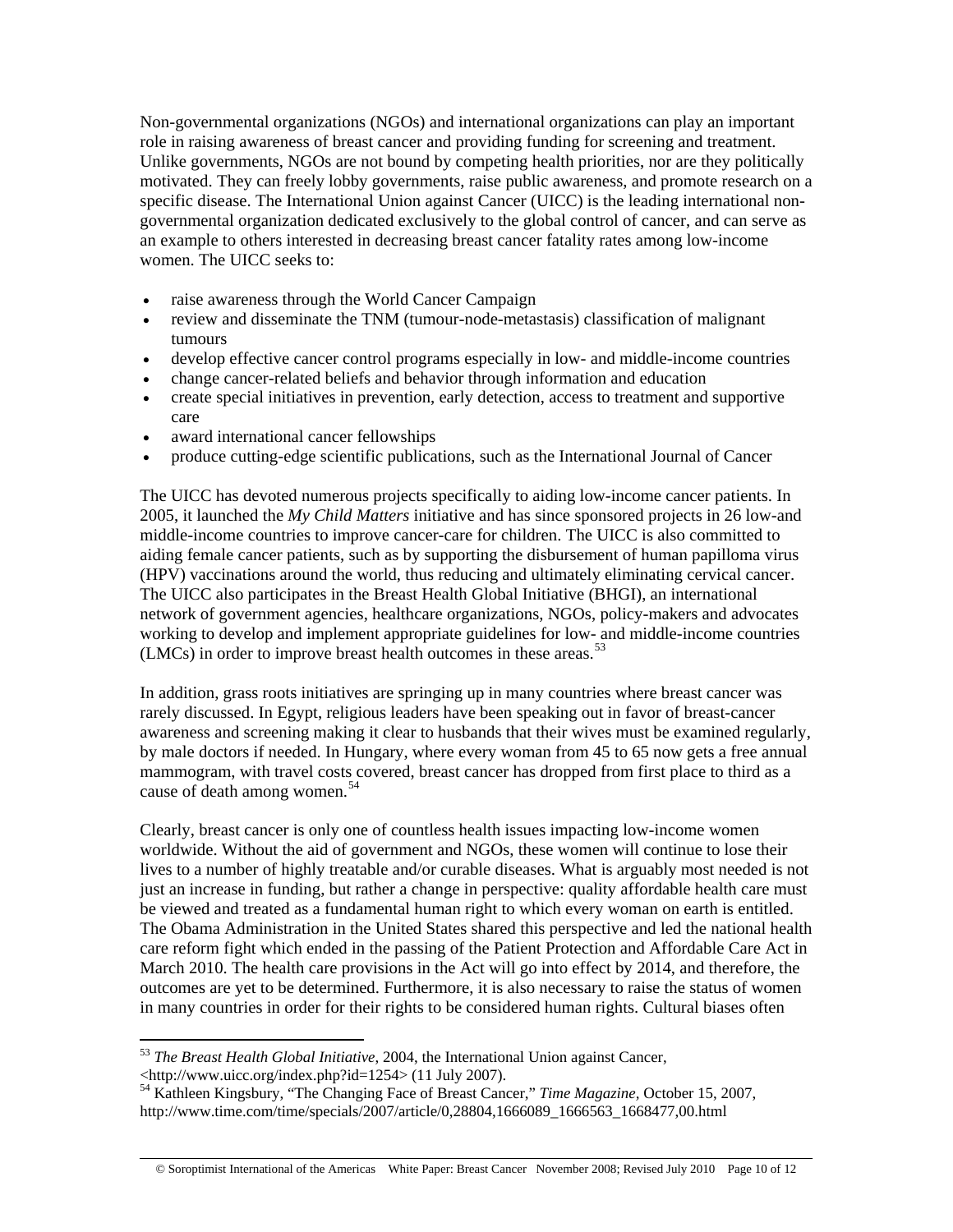relegate the needs of women to a lower level of importance than men's needs. A shift in perspective, about women's rights and the right to access health care, would be a drastic step toward improving the lives of low-income women worldwide.

#### **Soroptimist Working to Help Low-Income Breast Cancer Patients**

Soroptimist International of the Americas is an international volunteer organization for business and professional women who work to improve the lives of women and girls, in local communities and throughout the world. Almost 100,000 Soroptimists in roughly 120 countries and territories contribute time and financial support to community–based and international projects benefiting women and girls, including programs that address women with breast cancer. In its model program kit *[Early Detection of Breast Cancer](http://www.soroptimist.org/members/program/ProgramDocs/ModelProgramKits/EarlyDetectionofBreastCancer.pdf)*, Soroptimist offers its clubs and members information about breast cancer and step-by-step instructions on a local-level project to provide free mammography to poor women. In addition, Soroptimist offers funds for club projects through the Soroptimist Club Grants for Women and Girls program.

#### Soroptimist Women's Opportunity Awards

The Soroptimist Women's Opportunity Awards program is Soroptimist's major program. The awards improve the lives of women by giving them the resources they need to improve their education, skills, and employment prospects. By helping women receive skill and resource training, Soroptimist provides women with the resources that they need to get a better job—jobs that will afford women health insurance or the resources to access health care. Many Women's Opportunity Award recipients have overcome enormous obstacles in their quest for a better life, including poverty, domestic violence, substance abuse, and in some cases, trafficking. Each year, more than \$1.4 million is disbursed through the awards at various levels of the organization to help women achieve their dreams of a better life for themselves and their families. Since the Women's Opportunity Awards program began in 1972, it is estimated that \$25 million has been disbursed and tens of thousands of women have been assisted. In 2007, the Women's Opportunity Awards received the *Associations Advance America Summit Award*—ASAE & The Center for Association Leadership's highest level of recognition.

#### Soroptimist Club Grants for Women and Girls

Soroptimist Club Grants for Women and Girls are given annually to Soroptimist clubs initiating or continuing innovative projects benefiting women and girls. Grants range anywhere between \$500 and \$10,000. Since 1997, more than \$2.5 million has been disbursed to Soroptimist clubs whose projects have assisted more than 200,000 women and families. Many clubs have used their grants to help prevent and treat breast cancer in low-income women. For example, using \$10,000 from a 2009-2010 Soroptimist Club Grant, SI/Stuart, FL will continue its signature *Save Our Selves: Save our Sisters Breast Cancer Awareness Program* that it launched in 1998. The program provides free mammograms to women, regardless of age or ethnicity, in the community who have no insurance, Medicare, Medicaid or other means of funding the breast cancer screening. Mammograms are offered year-round through their club's mammography certificate program and semi-annually with SI/Stuart's sponsorship of H.O.P.E. Project's mobile mammography program offered in October and May. Additionally, a few of SI/Stuart's members serve as certified Triple Touch II instructors for the American Cancer Society and offer free breast cancer education to women in the community. The Soroptimist Club Grants for Women and Girls is the recipient of an Award of Excellence from the American Society of Association Executives' Associations Advance America designation.

#### Club Projects

Many Soroptimist clubs conduct community projects to help prevent and end breast cancer among local women: